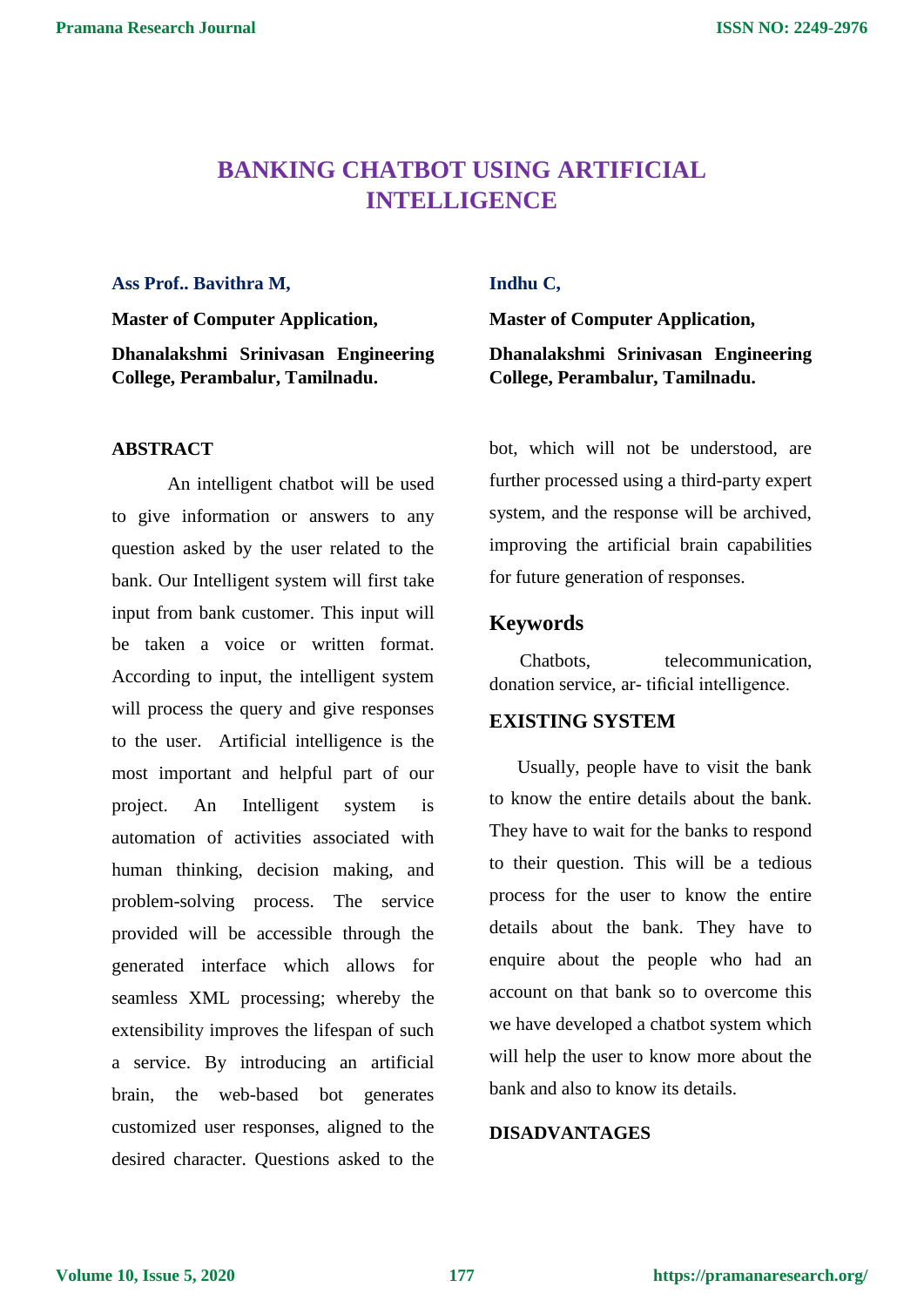- User had to search for the bank details everywhere.
- Users need to enquire about the other one who has an account on that bank.
- I Need to wait in an along queue just to enquire about the bank details.
- Sometimes, bank workers will not give a good response to the users since they have a lot of works.

#### **PROPOSED SYSTEM**

In, proposed system the user can search the bank details using an android application. In this system users can search the details of multiple banks. Thus this helps the user to know the entire details of the bank regarding loan, account, and so on. Users can select the bank and know the entire details about that bank. They don't need to enquire about their friends or the bank employees.

## **ADVANTAGES**

- Users can search the entire details of the bank they are willing to know.
- User can also search the details of multiple bank which they order to know.
- Need not to enquire about their friends or bank employees about

the bank account, loan details, and so on.

 User friendly and a good interface is created since it is developed as an application project.

#### **SYSTEM ARCHITECTURE**



# **COMMON SECURITY THREATS**

Research from Security Company Trend Micro lists premium service abuse as the most common type of Android malware, where text messages are sent from infected phones to premium-rate telephone numbers without the consent or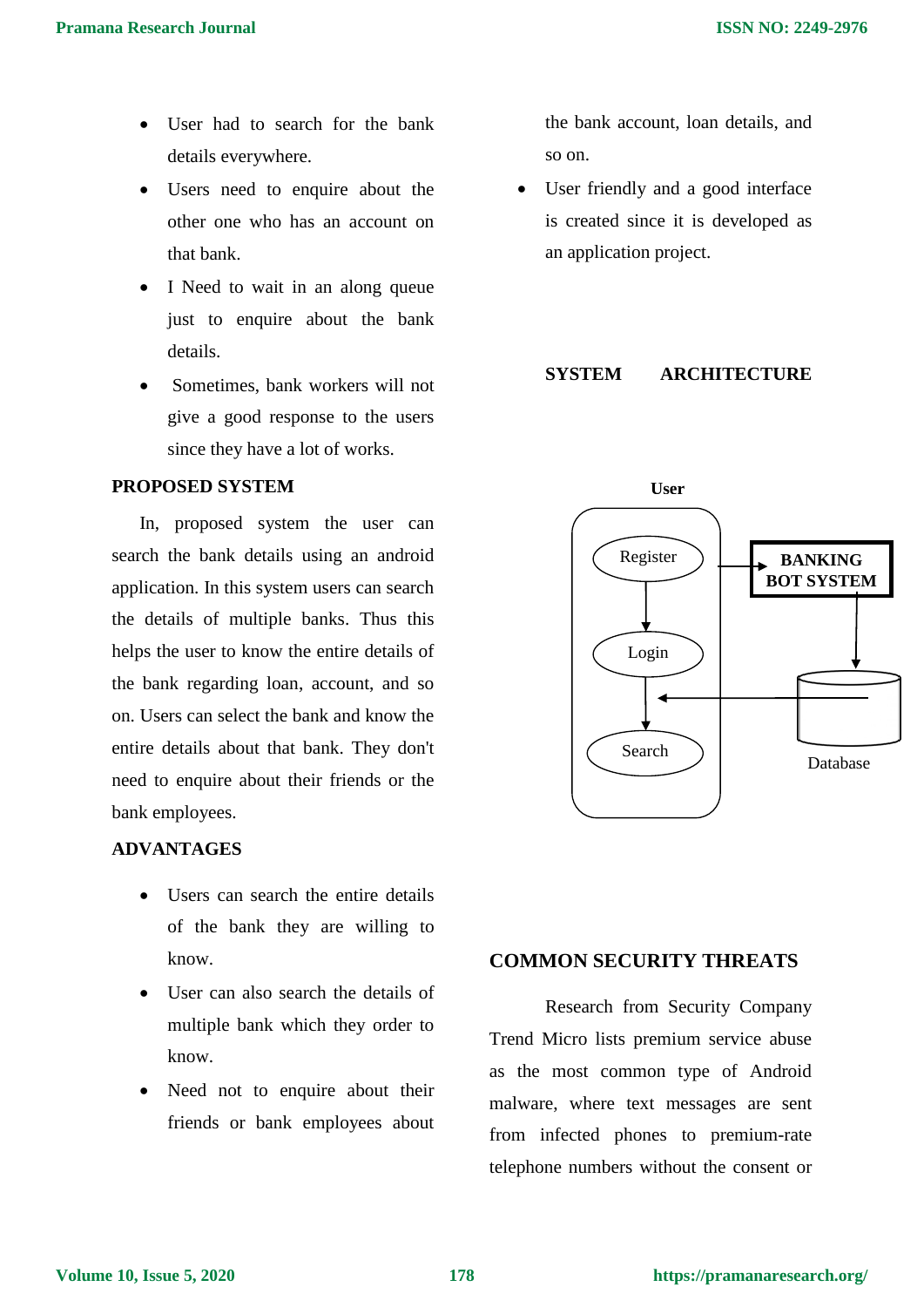even knowledge of the user. Other malware displays unwanted and intrusive advertisements on the device, or sends personal information to unauthorized third parties. Security threats on Android are reportedly growing exponentially; however, Google engineers have argued that the malware and virus threat on Android is being exaggerated by security companies for commercial reasons, and have accused the security industry of playing on fears to sell virus protection software to users. Google maintains that dangerous malware is extremely rare, and a survey conducted by F-Secure showed that only 0.5% of Android malware reported had come from the Google Play store.

Android's fragmentation is a problem for security, since patches to bugs found in the core operating system often do not reach users of older and lower-price devices. One set of researchers say that the failure of vendors to support older devices with patches and updates leaves more than 87% of active devices vulnerable. However, the open-source nature of Android allows security contractors to take existing devices and adapt them for highly secure uses. For example, Samsung has worked with General Dynamics through its Open Kernel Labs acquisition to rebuild Jelly Bean on top of their hardened micro vision for the "Knox" project.

Android smartphones have can report the location of Wi-Fi access points, encountered as phone users move around, to build databases containing the physical locations of hundreds of millions of such access points. These databases form electronic maps to locate smartphones, allowing them to run apps like Foursquare, Google Latitude, Facebook Places, and to deliver location-based ads. Third-party monitoring software such as TaintDroid, an academic research-funded project, can, in some cases, detect when personal information is being sent from applications to remote servers.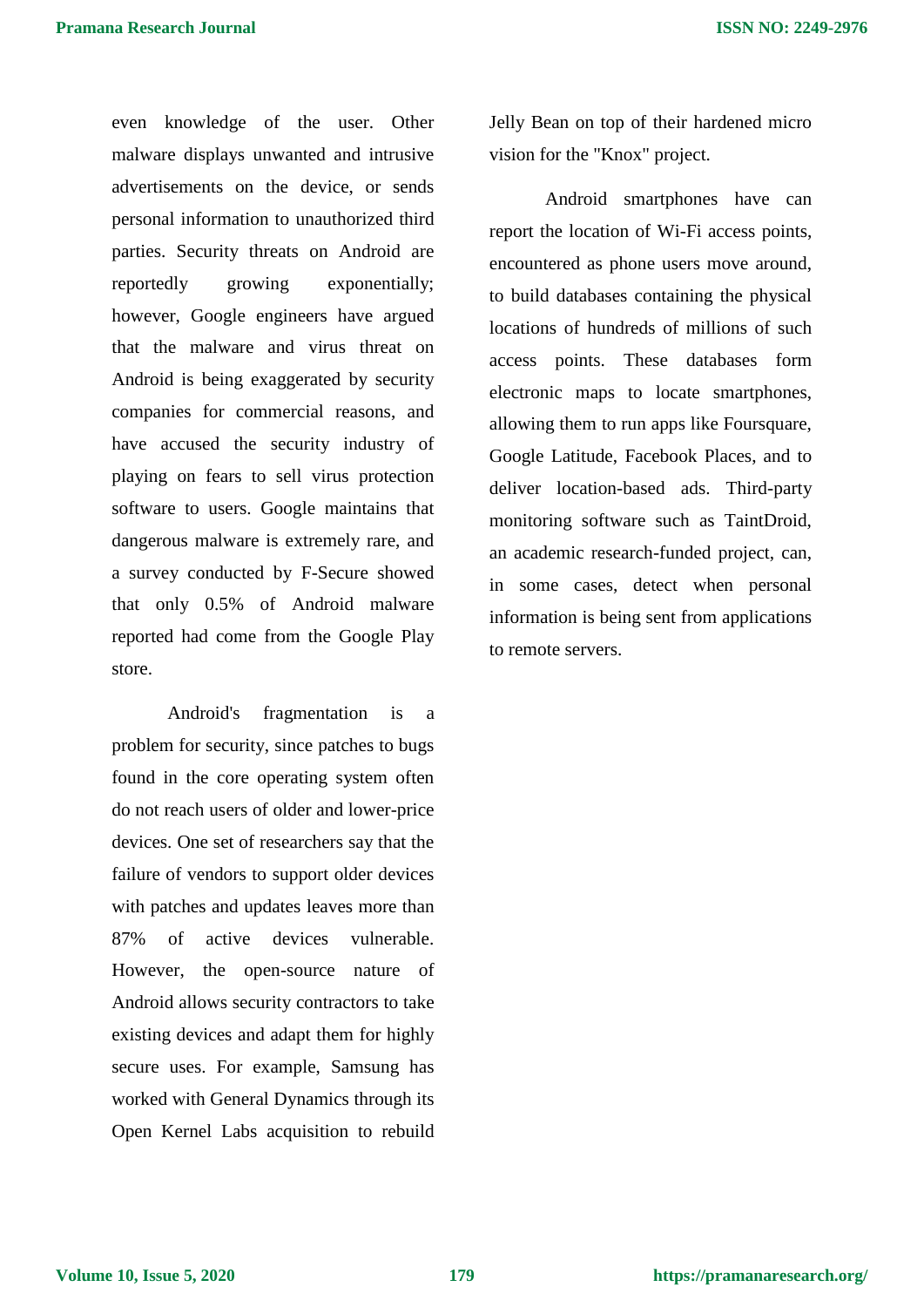



# **CONCLUSION**

Thus, the proposed system helps the user to know the details about the bank details which are needed. Also to enable the user's workspace to have additional functionalities that are not provided under a conventional banking project. The sentiment polarities explored are clichéd, conventional, and inadequate. Still, the ongoing work presents a great hope for